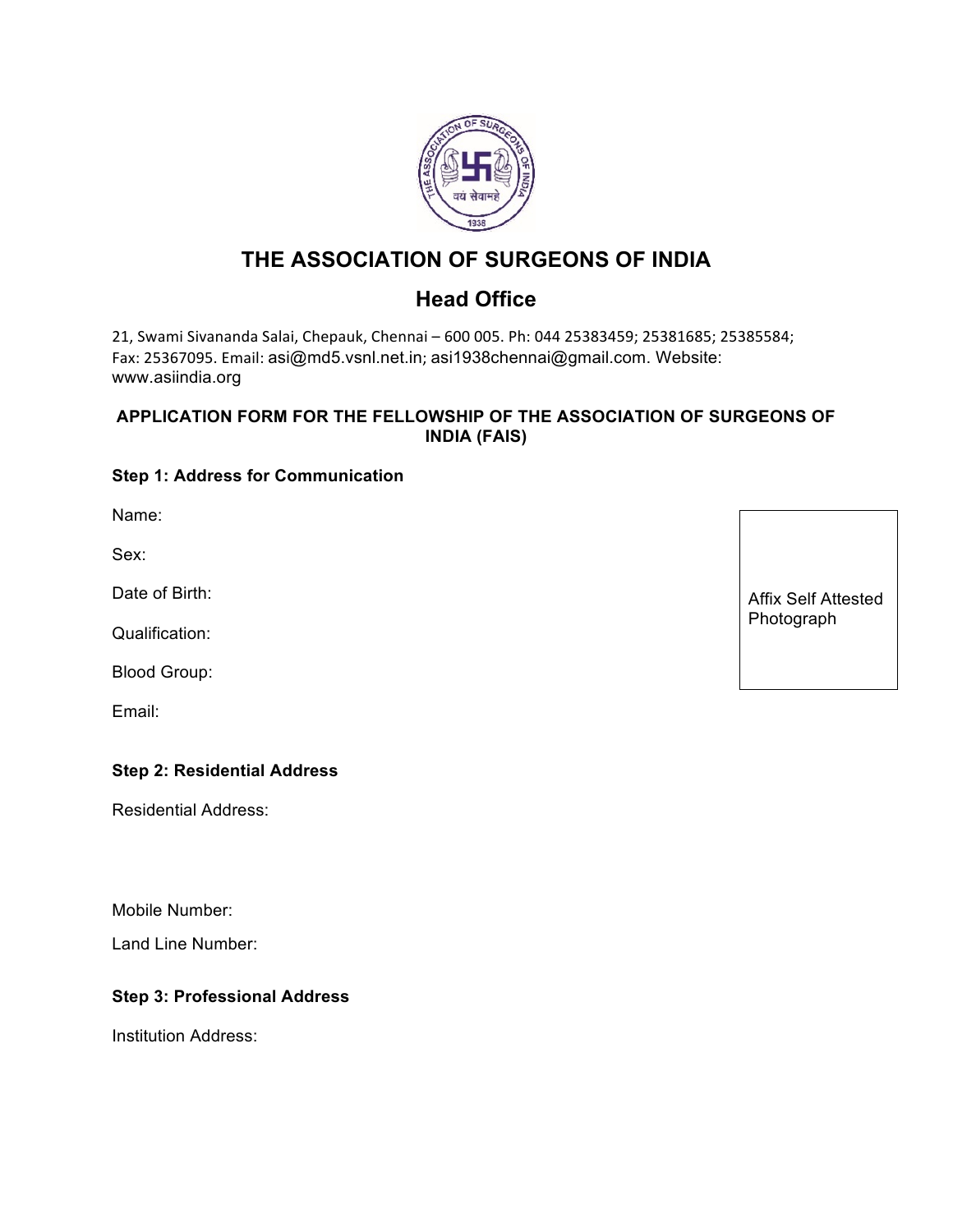#### **Step 4: Medical Licensure**

Registration Number & Date:

Name of the Registering Council:

### **Step 5: Education**

College / University:

Medical Scholl:

Postgraduate Training:

### **Step 6:**

ASI Full Life Membership Number**:**

#### **Step 7: Membership of Medical Societies**

| S.NO<br>1. | <b>Organizations</b> | <b>Membership No</b> | Year |
|------------|----------------------|----------------------|------|
| 2.         |                      |                      |      |
| 3.         |                      |                      |      |
| 4.         |                      |                      |      |
|            |                      |                      |      |

### **Step 8: Surgical Experience after Post Graduation (in chronological order)**

| S.NO | <b>Designation</b> | Institution | From | <b>TO</b> |
|------|--------------------|-------------|------|-----------|
| 1.   |                    |             |      |           |
| 2.   |                    |             |      |           |
| 3.   |                    |             |      |           |
| 4.   |                    |             |      |           |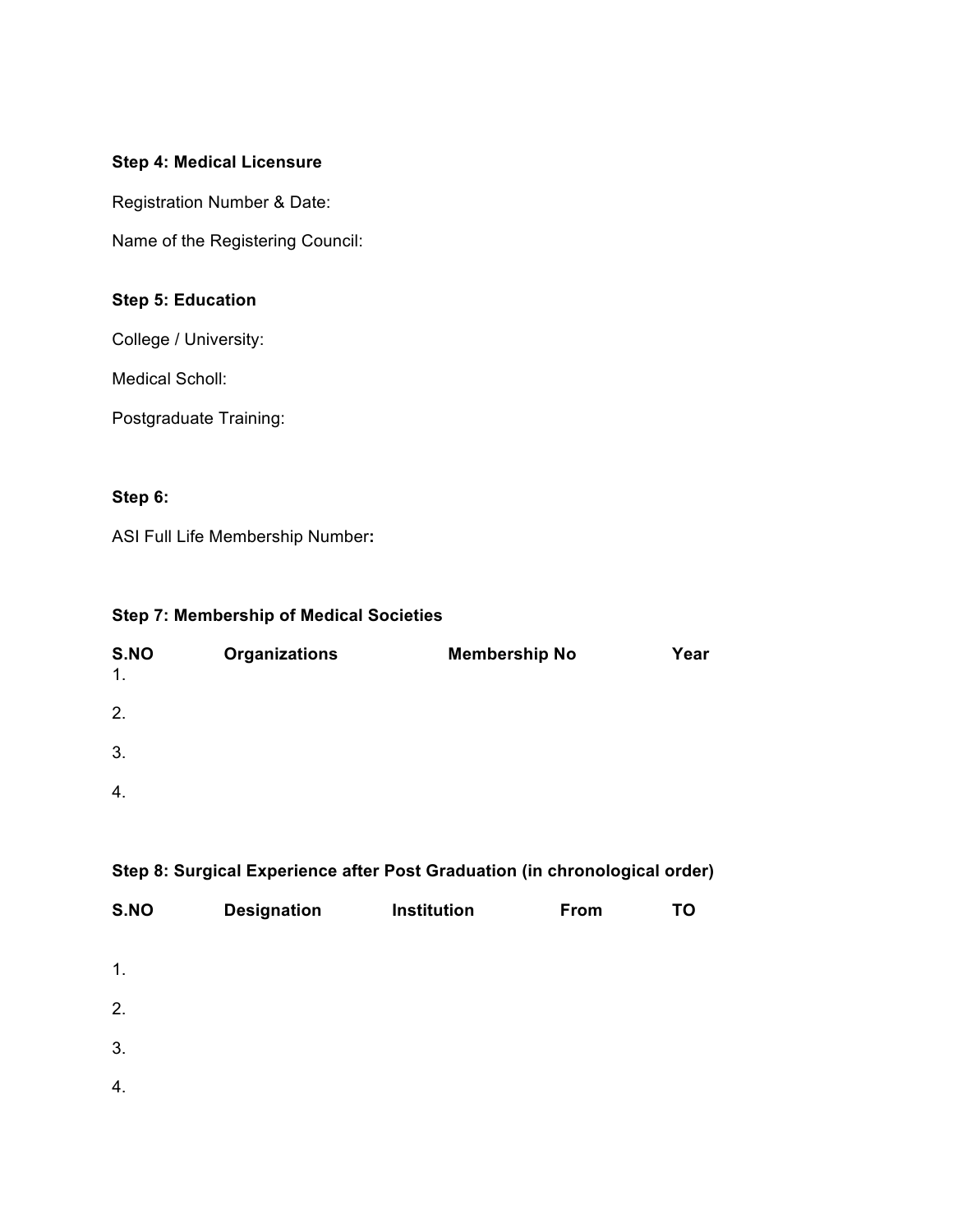### **Step 9: Award / Honours**

| S.NO | <b>Awards</b> | Year |
|------|---------------|------|
| 1.   |               |      |
| 2.   |               |      |
| 3.   |               |      |
| 4.   |               |      |

### **Step 10: Research / Publications & Experimental Work.** Please begin with the most current

| S.NO | <b>Subject</b> | Institution | <b>Duration / Journal</b> |
|------|----------------|-------------|---------------------------|
| 1.   |                |             |                           |
| 2.   |                |             |                           |
| 3.   |                |             |                           |
| 4.   |                |             |                           |

## **Step 11: Conference attended (Last five years).** Please begin with the most current

| S.NO | <b>Subject</b> | Institution | <b>Duration / Journal</b> |
|------|----------------|-------------|---------------------------|
|      |                |             |                           |
| 1.   |                |             |                           |
| 2.   |                |             |                           |
| 3.   |                |             |                           |
| 4.   |                |             |                           |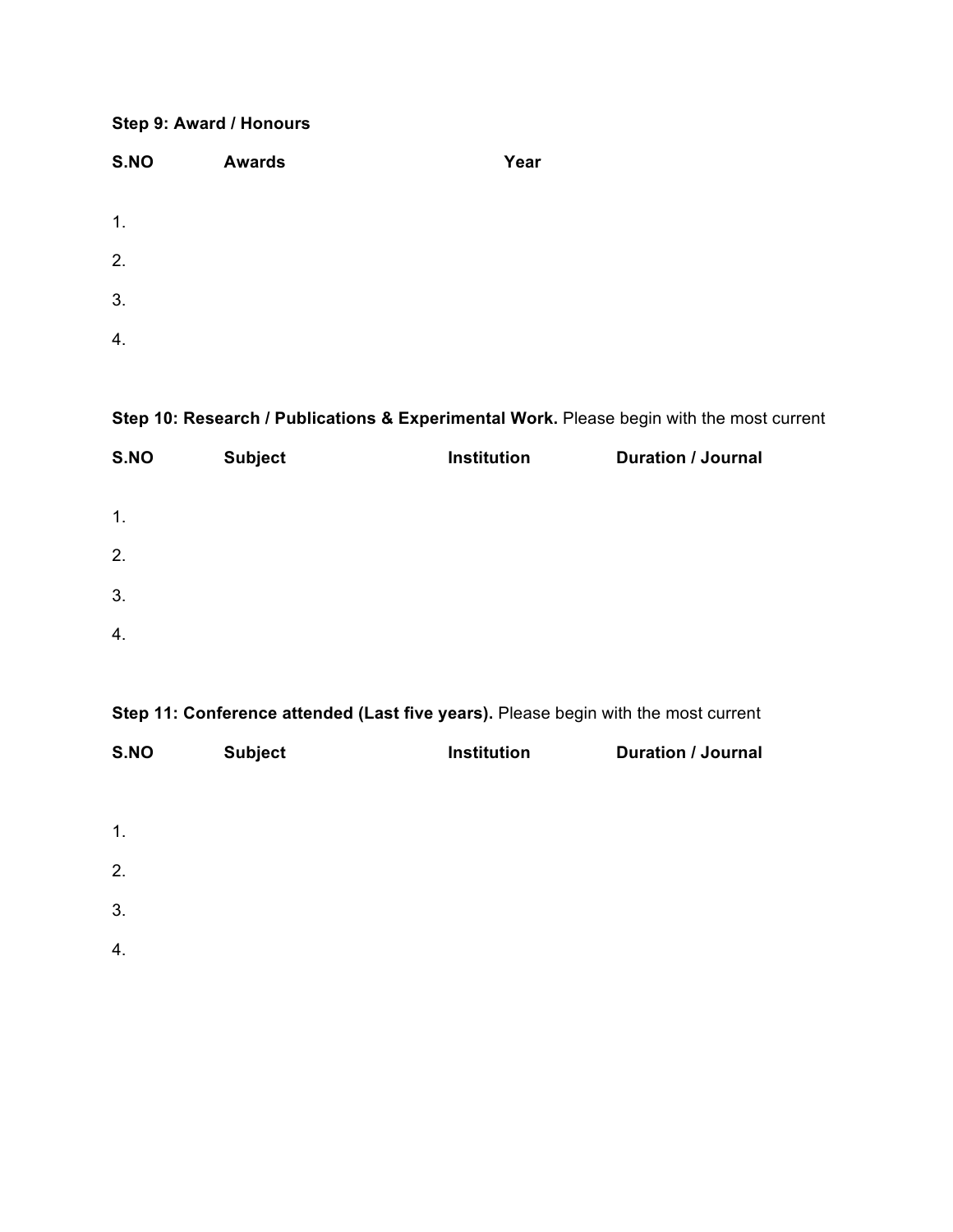#### **Step 12: Declaration**

I hereby declare that all the information given above is correct. I would like to apply for the Fellowship of Association of Surgeons of India (FAIS). I agree to abide by the rules and regulations of The Association of Surgeons of India as may be enacted from time to time.

First Name:

Signature:

Place:

Date:

Recommended by 1. Dr.

Signature:

ASI Membership No.

Date:

| Recommended by 2. Dr. |  |  |
|-----------------------|--|--|
|                       |  |  |

Signature:

ASI Membership No.

Date:

Recommendation should be done by two surgeons of not less than seven years standing of whom at least one should be a member of the Association of Surgeons of India. In case of surgeons living outside India, it is enough this recommendations is signed by any two surgeons.

| Office use only:                                                 |          |
|------------------------------------------------------------------|----------|
| Name of the Member:                                              |          |
| Application Received on:                                         |          |
| Details of Payment:                                              |          |
| Documents: Complete / I Complete                                 |          |
| Recommendation of FAIS Committee: Accepted / Deferred / Rejected |          |
| Final approval of Convenor of FAIS Committee:                    | Yes / No |
| Admitted / Not Admitted:                                         |          |

(Approval of Hon. National Secretary)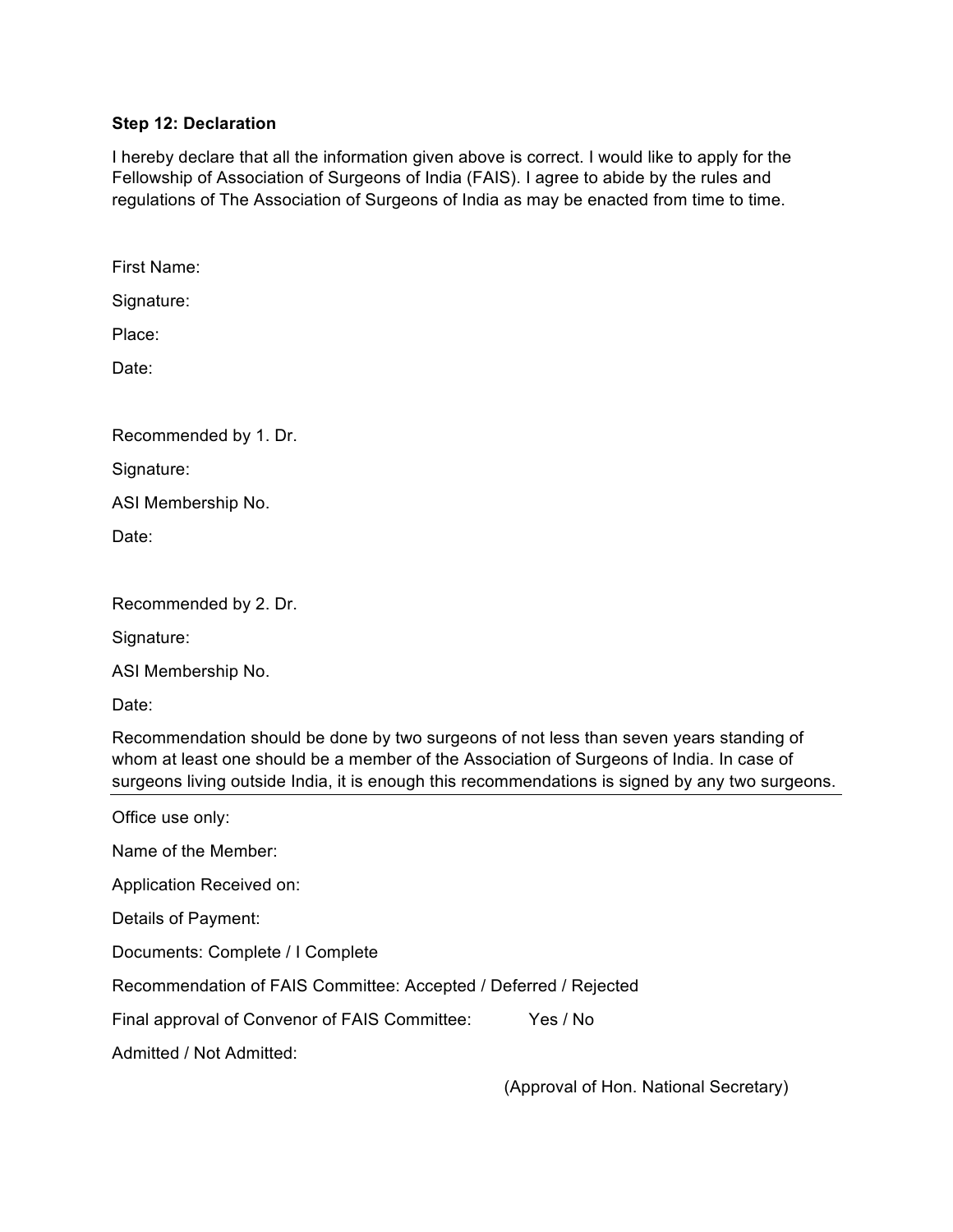

# **THE ASSOCIATION OF SURGEONS OF INDIA**

# **Head Office**

21, Swami Sivananda Salai, Chepauk, Chennai - 600 005, India Ph: 044 25383459; 25381685; 25385584; Fax: 25367095 Email: asi@md5.vsnl.net.in; asi1938chennai@gmail.com (Regd. No.20 of 1940 - 41 Under Tamilnadu Registration of Societies Act XXI of 1860)

## **RULES AND REGULATIONS OF THE FELLOWSHIP**

This Fellowship is known as Fellowship of Association of Indian Surgeons (FAIS). This can be written as a suffix after the name of the Surgeon. It would be given to a practicing Surgeon of Indian origin who practices Surgery in India or anywhere in the world.

1. Surgeons holding recognized post-graduate degree Qualification in Surgery or Surgical Speciality will be eligible.

2. After obtaining post-graduate degree in Surgery he has to be in active practice for a minimum period of 5 years. Only Full Life members of the Association are eligible to apply fo this Fellowship.

3. Fellowship fee for Surgeons in India and SAARC Countries will be Rs, 10,000/- or equivalent. Surgeons with FAIS will be eligible to participate in all scientific activities of ASI by paying registration fees.

4. Duly completed application has to be forwarded along with a Demand Draft of Rs. 10,000/- by Indian Surgeons and Surgeons in SAARC Countries and US \$ 500 for Surgeons outside India. The DD should be drawn in favor of "The Association of Surgeons of India" payable at Chennai. Application form should be sent along with the Xerox copy of Graduation Certificate and postgraduation Certificate and copies of other relevant Certificates.

#### **Bank details for NEFT transfer:**

Name of the Account: ASI – FAIS a/c

Bank: Bank of Baroda

Branch: Triplicane

SB A/C No: 0678 01 00 00 2259

IFSC Code: BARB0TIRUVA

5. Final selection for the Fellowship candidate has to appear before the Credential Committee during December at ASICON Venue.

6. No exemption is given from appearing before the Credential Committee.